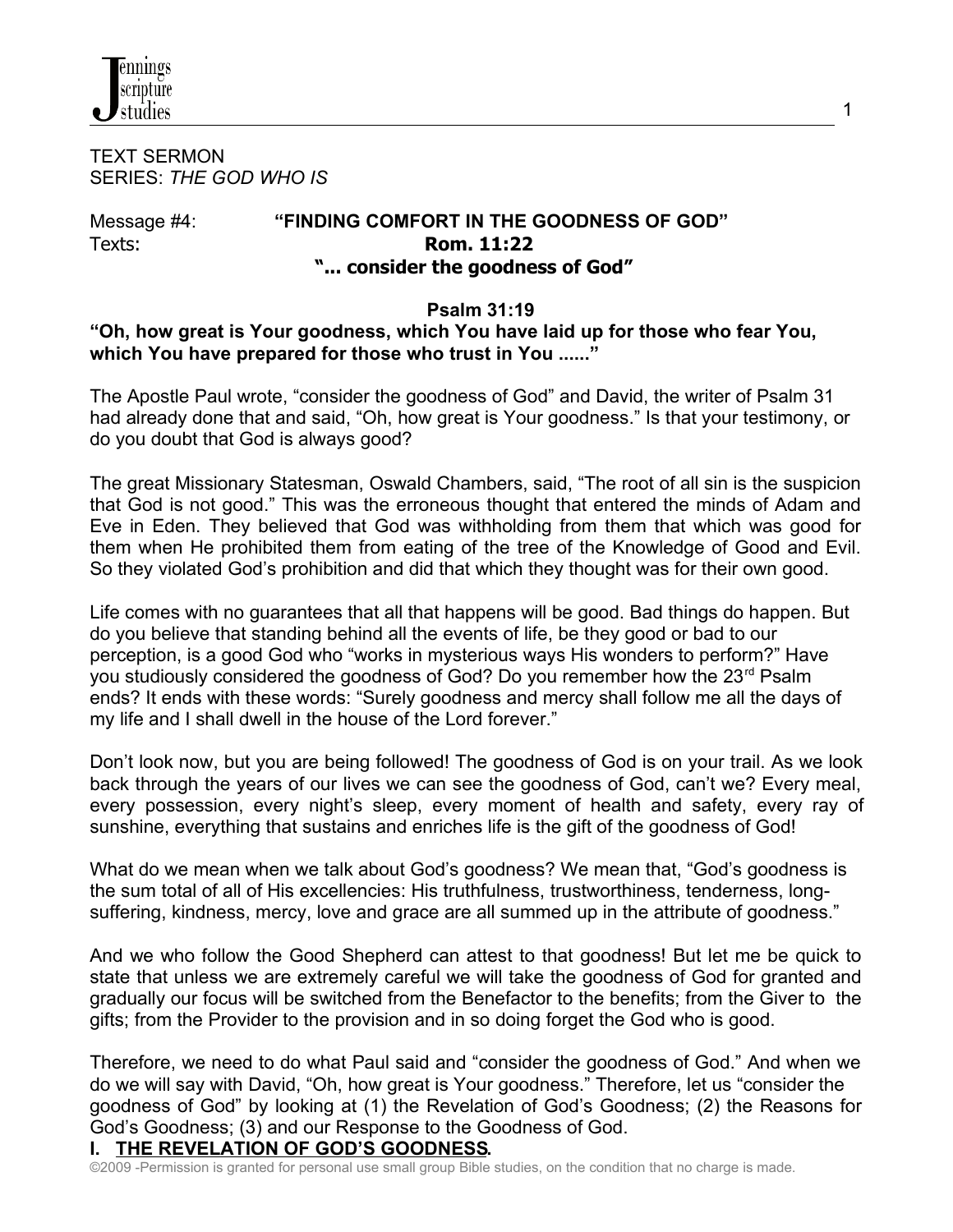

 Let us begin this investigation by thinking about three of the most significant and obvious revelations of God's goodness.

### **A. God's Goodness Is Revealed In Nature.**

 The Creator is revealed in His creation; The Artist is revealed in His art; The Designer is seen in His designs and in nature we can actually view the goodness of God.

 God created a good world. When He finished creating the world, the Bible says, "God saw all that he had made, and it was very good." (Genesis 1:31). Acts 14:17 reminds us that "He did good, and gave you from heaven rains and fruitful seasons, filling your hearts with food and gladness."

### **B. God's Goodness Is Revealed In His Son.**

 Jesus said, "He who has seen me has seen the Father." (Jn. 14:9) Jesus is the good ness of God personified !

### *Consider His Comforting Words:*

- "Come unto me all you who labor and are heavy laden and I will give you rest."
- "Let not you heart be troubled, you believe in God, believe also in me. In my Father's house are many mansions...";
- "I will never leave you nor forsake you.."
- "Blessed are the meek, blessed are the poor in spirit, blessed are the merciful, blessed are those who mourn, blessed are the peacemakers."

#### *Consider His Compassionate Works:*

 Acts 10:38 tells us that Jesus "went about doing good." Consider some of the good works that He did:

- Matt 14:14 "When Jesus landed and saw a large crowd, he had compassion on them and healed their sick."
- Matt 15:32 "Jesus called his disciples to him and said, "I have compassion for these people; they have already been with me three days and have nothing to eat. I do not want to send them away hungry, or they may collapse on the way."
- Matt 20:34 "Jesus had compassion on them and touched their eyes. Immediately they received their sight and followed him."
- Mark 1:41-42 "Filled with compassion, Jesus reached out his hand and touched the man. "I am willing," he said. "Be clean!" Immediately the leprosy left him and he was cured." On and on the record goes! What a good God! Furthermore,

### **C. God's Goodness Is Revealed In His Word.**

- Psalm 33:5 "earth is full of your goodness."
- Psalm 119:68 "You are good and do good."
- Psalm 145:9 "The Lord is good to all."
- Nahum 1:7 "The Lord is good."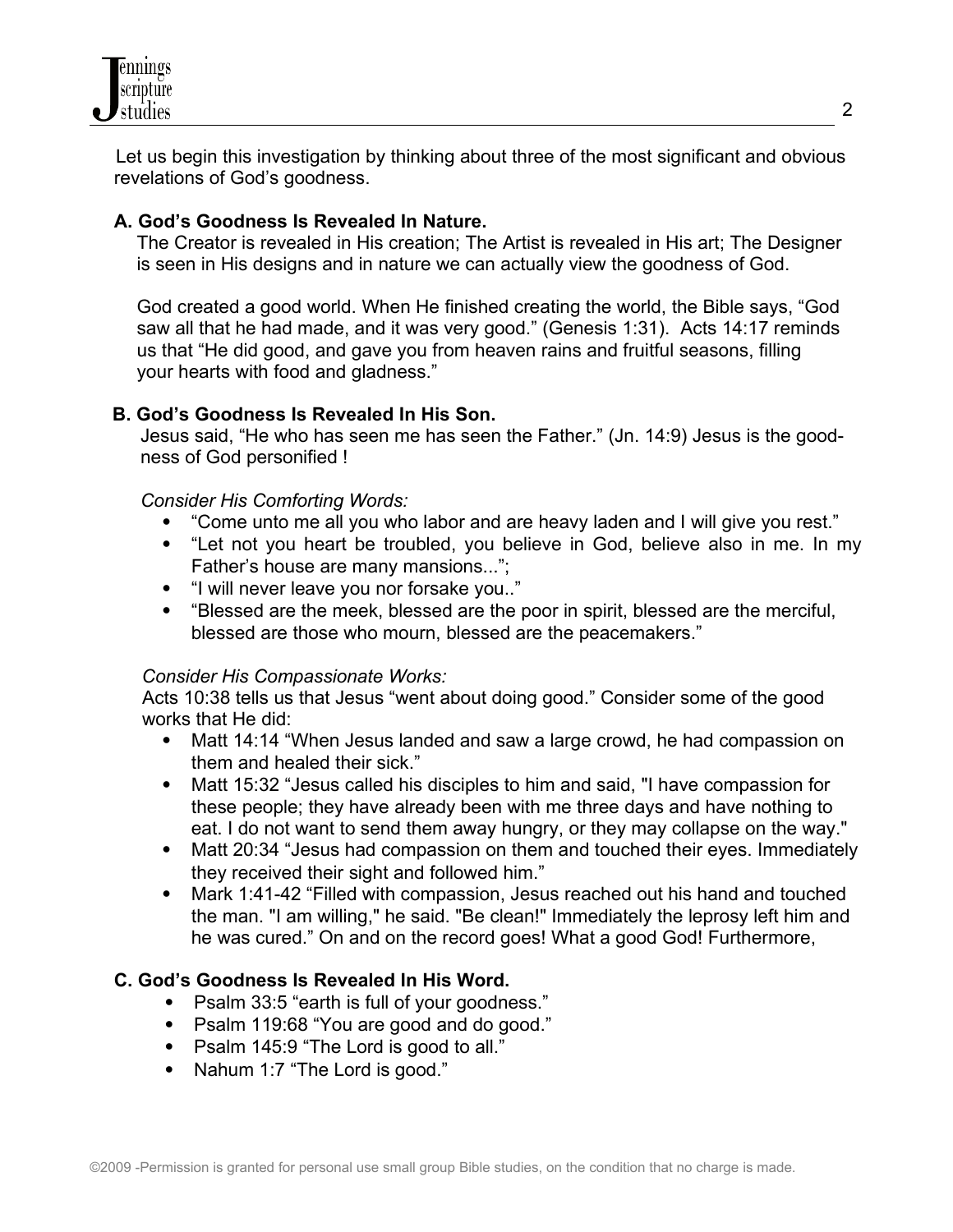- o Zech. 9:17 "Great is his goodness."
- o Rom. 2:4 speaks of "the riches of his goodness."

 The witness of the Word underscores the undeniable truth of God's goodness! Reviewing the revelation of His goodness convinces us that God is Ultimate Good and that He wants to do only good in relation to us. The knowledge of that truth causes those who know Him to say, "Our Father who is in heaven, hallowed be Your name!"

# **II. THE REASONS FOR GOD'S GOODNESS.**

 Why is God good? That is a legitimate question at this point, it seems to me. And there are at least two answers as to why God is good:

# A. **God Is In Essence Good.**

 Goodness is God's very essence. He is good because that is His nature. He cannot be other than good. There is nothing in His nature that is deficient or defective, nothing can be added to His nature to make it better.

God's goodness is underived goodness. He is good entirely in and of Himself. He is the source of all goodness. If you and I have any goodness it is not because it is our nature to be good. Any goodness that we have is derived goodness – goodness that has been imparted to us.

But not so with God. He is good in and of Himself. To God no goodness can be added. It would be something like trying to add light to the sun with a candle! God is the perfection of goodness, therefore, everything, I repeat everything, that God does He does because He is good. Why is God good? He is good because that is His nature – that is who He is. God is the essence of goodness. That leads to another question, how long is God good?

# **B. God Is Eternally Good.**

 God has declared, "I am the LORD, I change not." (Malachi 3:6) God's goodness cannot increase and it cannot decrease. His goodness is forever. He is no less good while we are on the earth than He will be when we get to heaven. God will not be more good to us in heaven than He is right now! Think about that because you should never get the notion that God goes through mood swings or that God is sentimental or anything like that.

I have met people who expressed themselves in such a way as to give the impression that God was good to them last week or last year but right now He is not being good to them. But God is unchangeably good! He is good regardless of the circumstances in our personal lives, our family or our church!

Why is God good? He is good because He cannot be anything else. God is essentially and eternally good! That's just who He is. And if you and I could live to be 1,000 yrs. old we would find that God's goodness and mercy had followed us all the days of our lives!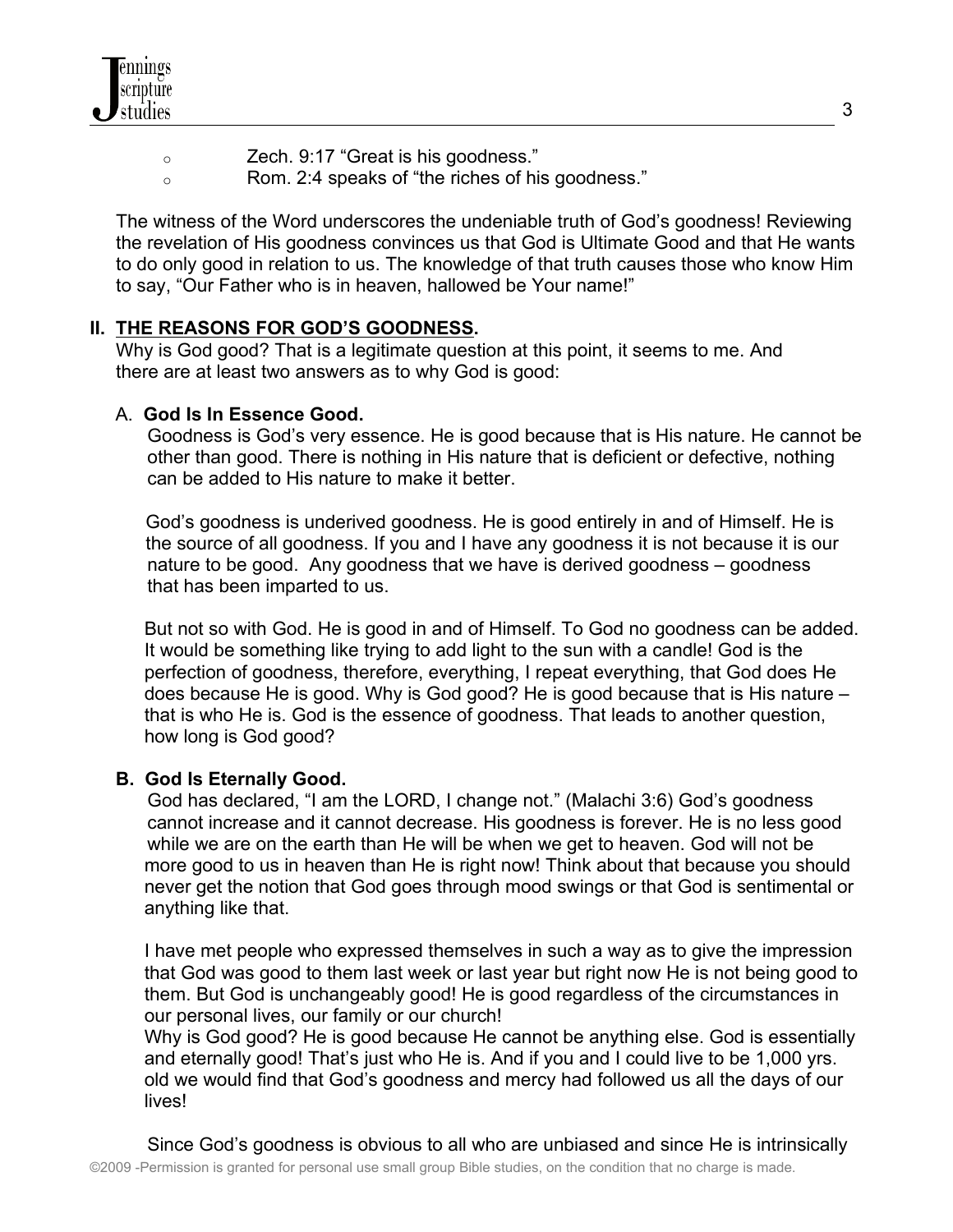

and eternally good, in what ways does He desire me to respond to Him?

# **III. THE RESPONSE TO GOD'S GOODNESS.**

 There are various responses to God and His His goodness. Paul asks "do you despise the riches of His goodness, forbearance, and longsuffering, not knowing that the goodness of God leads you to repentance?" (Rom.2:4) The grateful respondent will:

### **A. Receive God's Goodness.**

 He offers His goodnesses to us gratis. His gifts come to us in many forms. The greatest gift is the gift of His Son Jesus Christ. He is God's goodness in human form. Paul wrote that the goodness of God is meant to lead us to repentance. That is why God is good to all. He wants all to repent of their badness and receive God's goodness in Jesus Christ - receive the personification of the goodness of God in the person of Jesus Christ our Savior from sin. Psalm 34:8 is an invitation: "O, taste and see that the Lord is good." And then,

### **B. Reflect God's Goodness.**

 Children reflect the traits of their parents. God is good therefore, His children should be characterized by goodness – good works, good words. Jesus said to some in His day, "You are of your father the devil, and the desires of your father you want to do." (John 8:44) If we are children of the God who is good, it will be our desire to do what He desires and reflect His goodness in our daily lifestyles. Furthermore we should:

### **C. Rely Upon God's Goodness.**

 Look at Psalm 31:19 once again: "Oh, how great is Your goodness, which You have laid up for those who fear You, which You have prepared for those who trust in You." That last phrase, "which you have prepared for those who trust in you" is the key that unlocks the treasures of God's goodness!

 God wants us to trust Him, that is, rely upon Him. He is the good God of heaven and if we do not respond to His goodness by trusting Him we will never understand or enjoy life as He intended that we should.

 To rely upon God's goodness is to trust Him in every life situation; He has been good to us regardless of what has happened in our lives. He was good to forgive our sins and adopt us into His family and declare us to be saints when we do not always act saintly.

He was good on your wedding day when He gave you your spouse to be your companion and He was good on the day when your spouse died; He was good when He gave you that little child that sat on your lap and brought laughter into your home and He was good when that little one was stricken down with illness.

He is good when you have a job and a regular income and He is good when you are in the unemployment line; He is good when you walk about in the sunshine and enjoy health and He is good when you lie in the hospital bed; He is good when the plans,